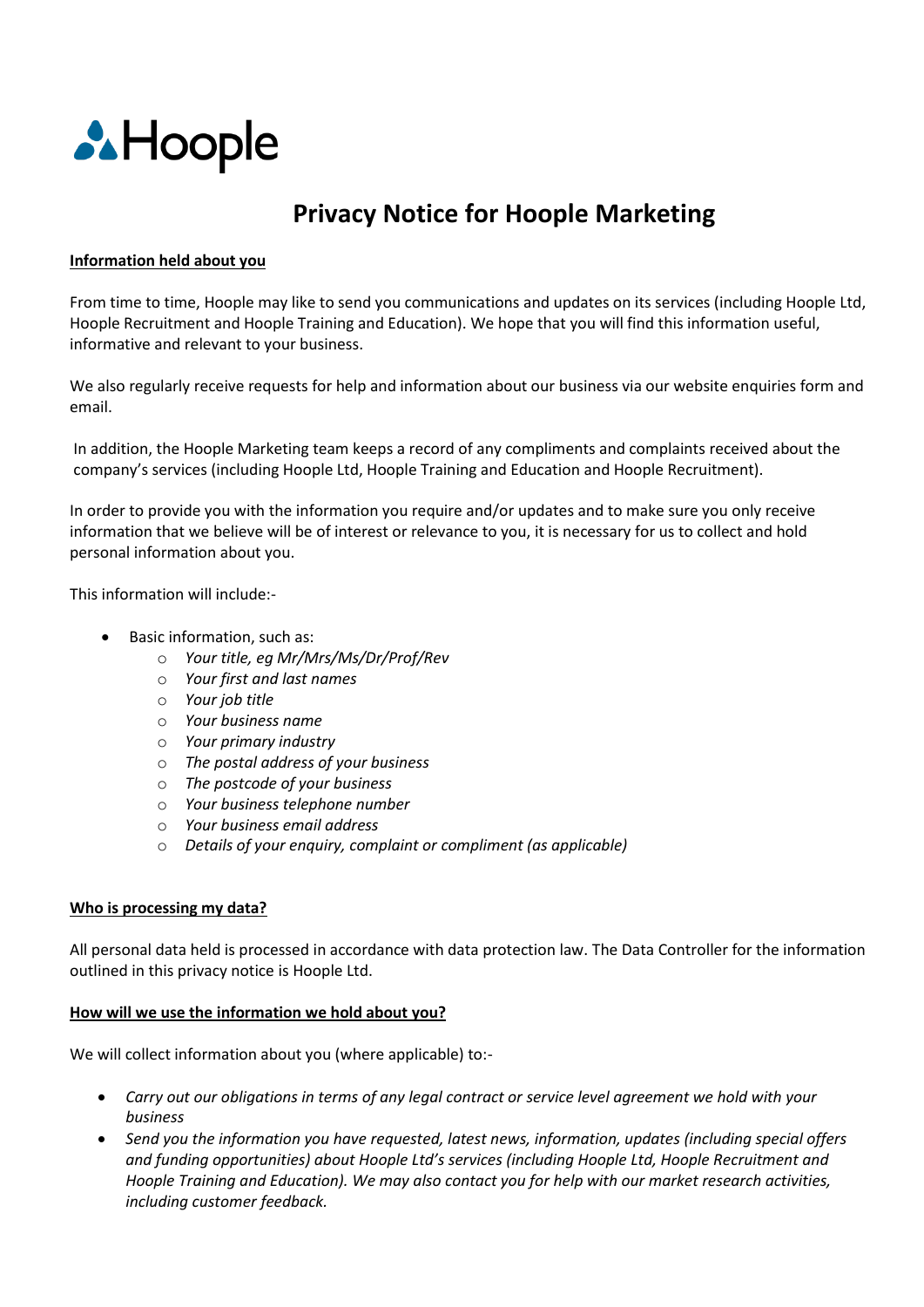*To record details of any compliment or complaint received about our services and, in the case of complaints, its resolution. This is important for our continuous service improvement and to ensure we meet and exceed customer expectations.* 

# **What is the legal basis for us to process your data?**

The legal basis for processing the data is:

- *Your explicit consent, which you can withdraw at any time by notifying marketing@hoopleltd.co.uk*
- *Your implied consent ('soft opt-in') which you have indicated as a business contact who has shown an interest in our services either by contacting us for information or through purchasing our services. You can withdraw your implied consent by notifying marketing@hoopleltd.co.uk at any time.*
- *You are a limited company or other corporate body and therefore not covered by the soft opt-in and the right to opt-out that apply to electronic marketing to personal subscribers. We will always identify ourselves in any communications sent to you and provide our contact information.*

# **Who we will share your information with**

We will not normally share your information with any other organisations. However, information may be shared between Hoople service areas in order to target marketing activities more effectively. There may also be certain circumstances where we would share without consent such as where we are required to do so by law, to safeguard public safety, and in risk of harm or emergency situations. Any information which is shared will only be shared on a need to know basis, with appropriate individuals. Only the minimum information for the purpose will be shared.

When you have requested specific information from us via our website enquiry form or email, your contact details and the nature of your enquiry will be shared with appropriate Hoople colleagues in order that your request may be dealt with effectively.

In the case of compliments and/or complaints received by the Marketing team, these will be shared with internal service areas in order that the compliment and/or complaint can be acknowledged and, in the case of complaints, resolved. From time to time, we may ask your permission to share your compliments on our website, social media platforms or for the purposes of other marketing activities. If you agree to such sharing, you have the right to limit, refuse or withdraw any such permission at any time.

On occasions, your information may be accessed by contracted IT support organisations in the delivery of IT support for both the IT infrastructure and associated systems, for the processes detailed in this privacy notice. Access by IT support will only be for such reasons as fixing any technical issues with software, and any viewing of data will be incidental to this.

## **How long do we keep your records**

The information outlined in this privacy notice that is held within the Hoople data drive will be deleted as soon as it has been used for the specific marketing campaign or market research exercise. If it is held for the purposes of delivering a contract or service level agreement to your business, we will delete the information within a maximum of 12 months after that contract or service level agreement has expired.

Information related to a specific enquiry received from you and held within a secure Microsoft Access database will be held for a period of one year after the request has been received.

Information related to a compliment or complaint will be held within a secure Microsoft Access database for a period of two years (in the case of compliments) and for two years after any complaint has been resolved.